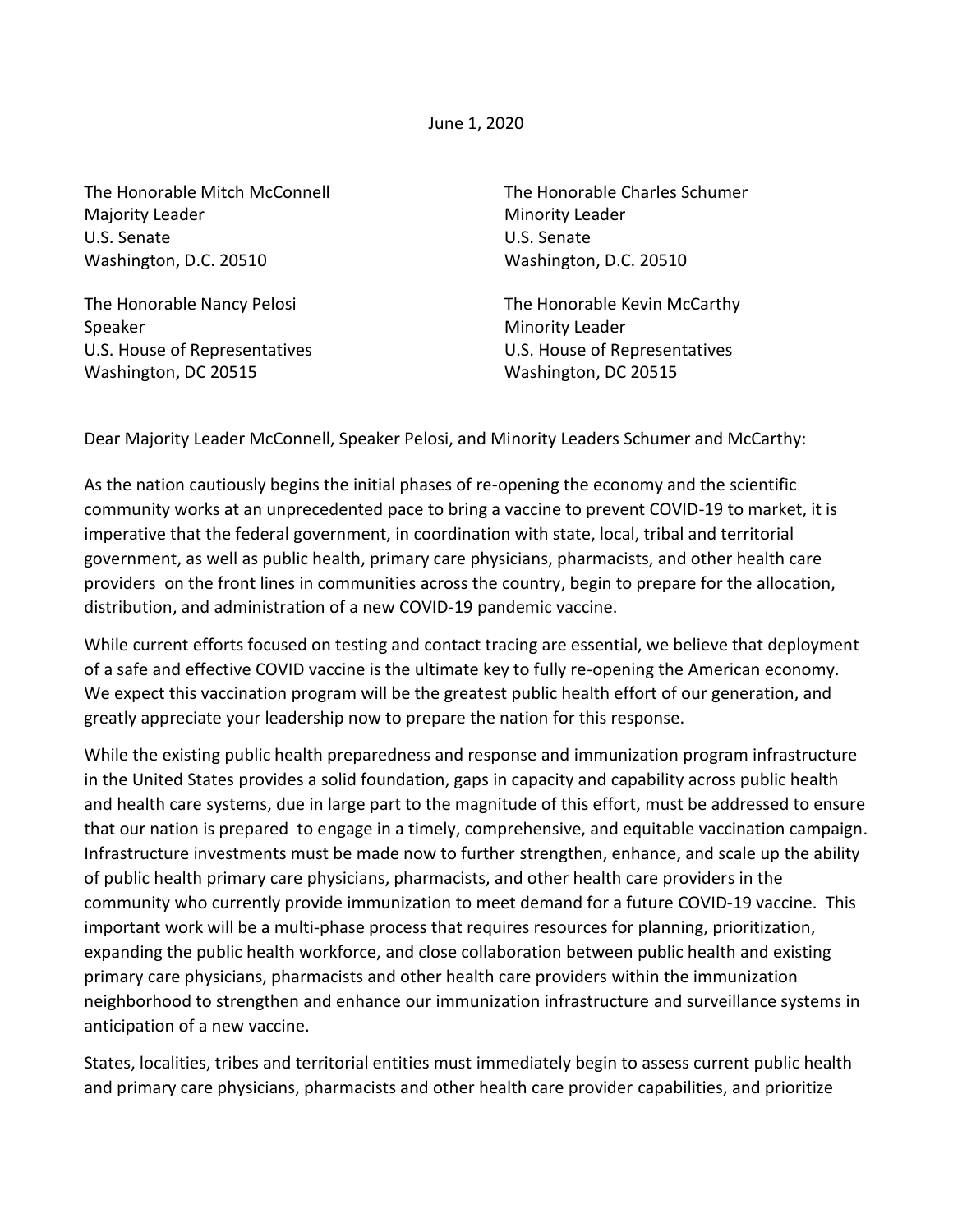short, medium and long-term actions necessary to lay the foundation for a smooth and orderly vaccine procurement and distribution process at a scale necessary for mass vaccination during a confined period of time. Concurrently, electronic health record vendors and immunization information systems (IIS)must update and prepare these data reporting systems accordingly with consideration given to expected priority populations and phases of vaccine distribution across the health care system. Other essential factors that must be considered are onboarding and orientation of new primary care physicians, pharmacists and other health care providers to administer and report vaccines in settings, such as long-term care facilities, as needed and to supplement existing immunization providers and how to overcome specific challenges, such as transportation and storage issues for vaccines intended for rural and frontier areas as well as linguistic and cultural differences in traditionally medically underserved populations.

Concurrently, communication with, and engagement of the public through ongoing education and outreach efforts on the need to continue the stay up to date with the immunization schedules recommended by the Advisory Committee on Immunization Practices (ACIP), including the receipt of vaccinations for flu, pneumococcal disease, shingles and hepatitis; and what to expect when a COVID vaccine becomes available, is critical and must have a heightened focus on addressing vaccination hesitancy concerned and increasing public confidence in the safety and efficacy of vaccines as a potentially lifesaving medical countermeasure.

Public health, primary care physicians, pharmacists and other health care providers in the community should develop plans for managing the volume of procurement, storage, and distribution of ancillary supplies that will be needed for a successful pandemic vaccination effort, such as personal protective equipment (PPE), syringes and alcohol wipes. One can expect that there will be an unprecedented demand for vaccine across the country and across all segments of the population and there will be intense pressure on already fragile and overworked health care and public health systems.

**In order to support the multi-phase process that must be undertaken in advance of any nationwide COVID-19 vaccination campaign, our organizations urge Congress to prioritize the following funding recommendations as it considers COVID-19 response and supplemental funding packages.**

**At least \$3.6 billion in funding through the CDC-Wide Activities account for immediate immunization infrastructure support, including an estimated:** 

- *At least \$900 million for state, territorial, and local preparedness and response and immunization program planning and staffing.* This includes funding for several technical tasks such as provider onboarding, vaccine distribution, inventory management, tracking of doses administered and enhancing health department communication efforts and their ability to serve as community immunizers.
- *At least \$400 million for state immunization information systems (IIS) data modernization, upgrades and modifications*. These resources are necessary for interoperability and bidirectional data exchange between IIS and community immunization providers to reduce the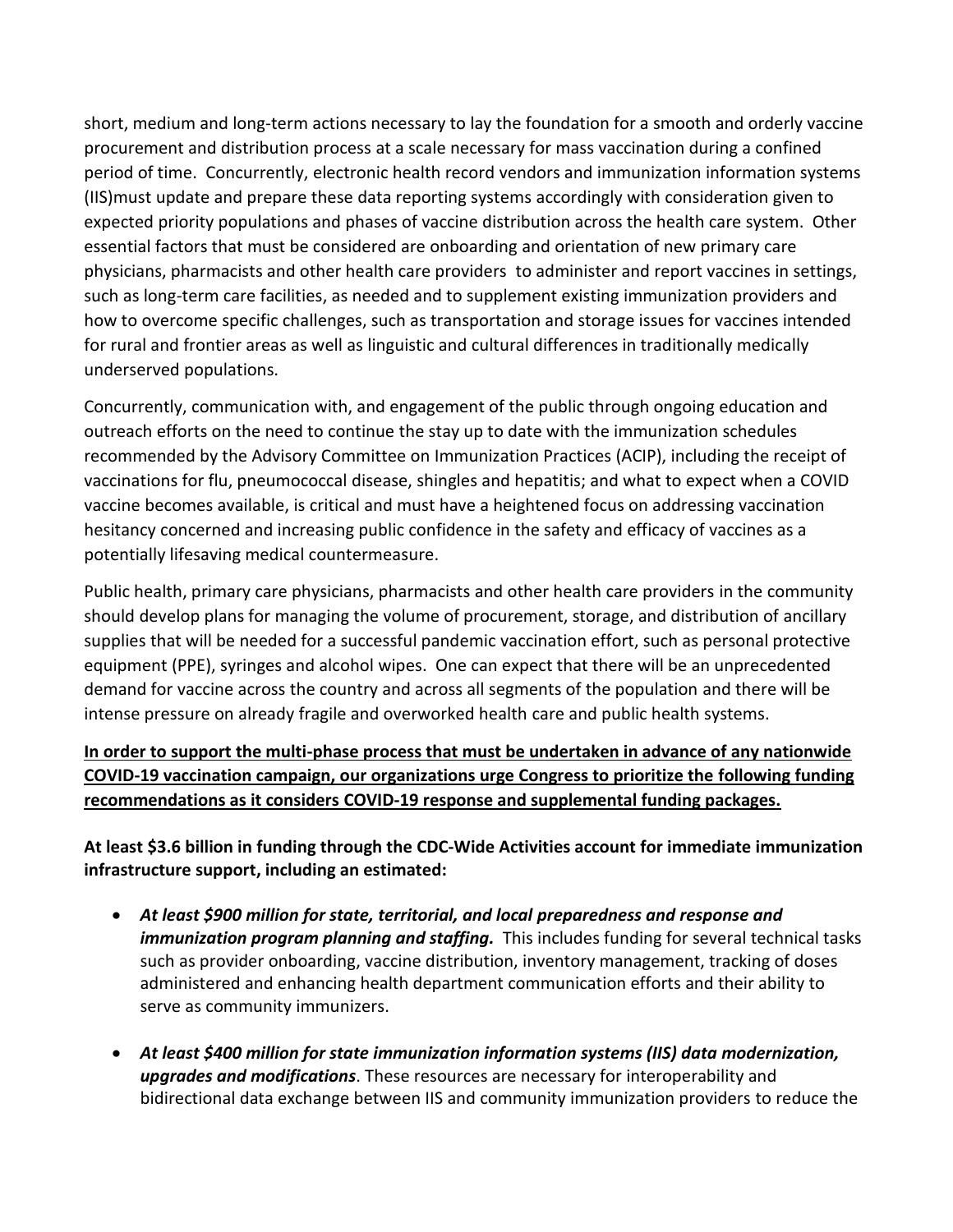administrative burdens primary care physicians, pharmacists and other health care providers face in many parts of the country. Such modernization efforts are essential to ensure that immunizers are able to capture every administered dose of COVID-19 vaccine accurately match doses to individual patients and report vaccine distribution and uptake by geographic area and special population, such as first responders or those with chronic health conditions.

• *At least \$2.3 billion in funding to administer the COVID-19 vaccine through the governmental public health system primary care physicians, pharmacists and other health care providers.*  This will cover vaccine delivery to approximately 25% of the population at no cost to the individual, based on an estimated administrative cost of \$14 per dose and a two-dose regimen (i.e. 82,375,000 people x 14 per dose administrative cost x 2 doses = \$2.3 billion). This estimate assumes the vast majority of Americans will be able to be vaccinated via the private primary care sector or through commercial vaccinators that will be reimbursed by insurance, including pharmacies or other locations like occupational health clinics.

We believe that \$2.3 billion represents a critical down payment for this component of the response but may have to be adjusted depending on the changes in public and private health insurance coverage or primary care physician closings. Specifically, we want to highlight three major uncertainties that could substantially increase the need for additional resources to cover the costs of administering vaccine:

1) if there continues to be an increase in the number of Americans who lose their insurance before a vaccine becomes available 2) if social distancing requirements prevent significant numbers of Americans from safely accessing vaccine at their usual source of care; and 3) the potential loss of primary care capacity and the current fragility facing many primary care practices.

*NOTE: These estimates exclude the need for funding for* primary care physicians, pharmacists and other health care providers *and health systems to invest in upgrades and modifications necessary to allow for bidirectional communication and data exchange between electronic health record (EHR) systems and IIS. These estimates do not include the costs of vaccine purchase, shipment, storage units, and related supplies including needles and syringes, alcohol swabs, bandages, gloves, and any other personal protective equipment that may be needed for vaccinators. Similar to the H1N1 outbreak response, the recommendations assume* primary care physicians, pharmacists and other health care providers *will receive vaccine and necessary supplies at no cost from the government and will bill private or public insurance plans for an administration fee.* 

• **At least \$2 billion in funding to support public health** primary care physicians, pharmacists and other health care providers **efforts to prepare for the 2021 and 2022 influenza season in the midst of the current COVID-19 pandemic.** \$1 billion in emergency supplemental appropriations funding for the 2020-21 flu season along with an advance appropriation of \$1 billion, designated as emergency funding for the FY2022 appropriations bill. For the 2020-21 flu season resources should be allocated as follows: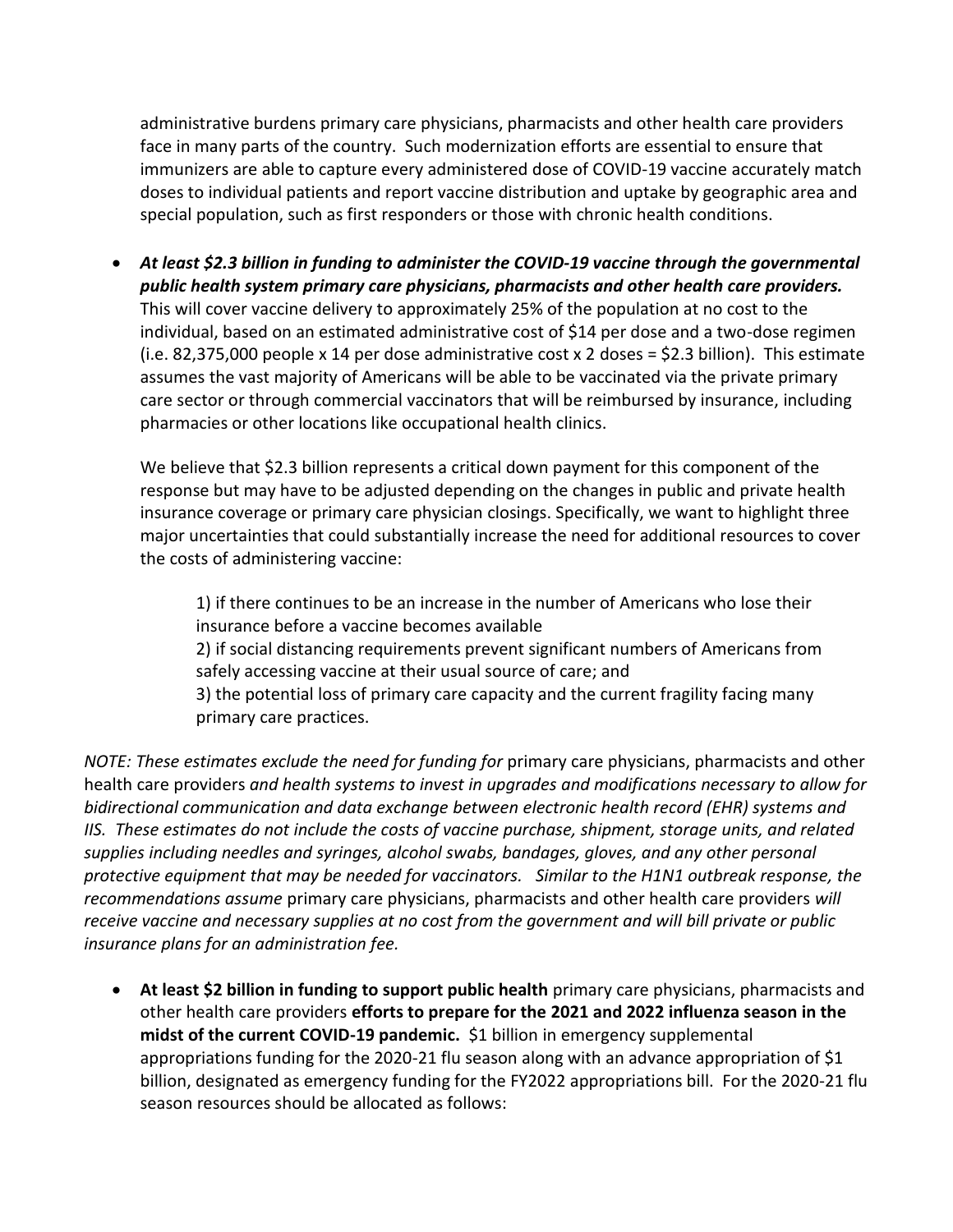- o **\$700 million** for the purchase of 50 to 60 million doses of influenza vaccine
- o **\$300 million** for infrastructure grants through existing state cooperative agreements under the 317 program.

These resources will be absolutely critical to communities at a time when our nation could be called upon to manage vaccination campaigns to combat influenza and COVID-19 concurrently, including the challenges for public health primary care physicians, pharmacists and other health care providers who must counsel patients and manage messaging about the two conditions.

• **Medicaid**: Enhanced Medicaid FMAP for vaccine counseling and administration. Provide an enhanced payment for providers to adopt interoperable and bidirectional immunization reporting capabilities in their practices (to the extent these features are available through their area IIS). These additional resources will be essential to ensure that providers are able to provide preventive services through this critical safety net program.

We appreciate your thoughtful consideration of these recommendations and look forward to working with you to prepare the nation for the next phase in this fight against the COVID-19 pandemic.

Sincerely,

317 Coalition Adult Vaccine Access Coalition (AVAC) Albert and Mary Lasker Foundation Alliance for Aging Research American Academy of Family Physicians American Academy of Pediatrics American College of Preventive Medicine American Immunization Registry Association American Pharmacists Association American Public Health Association American Society for Microbiology Asian & Pacific Islander American Health Forum Association for Professionals in Infection Control and Epidemiology Association of Asian Pacific Community Health Organizations (AAPCHO) Association of Immunization Managers Association of Maternal & Child Health Programs Association of State and Territorial Health Officials